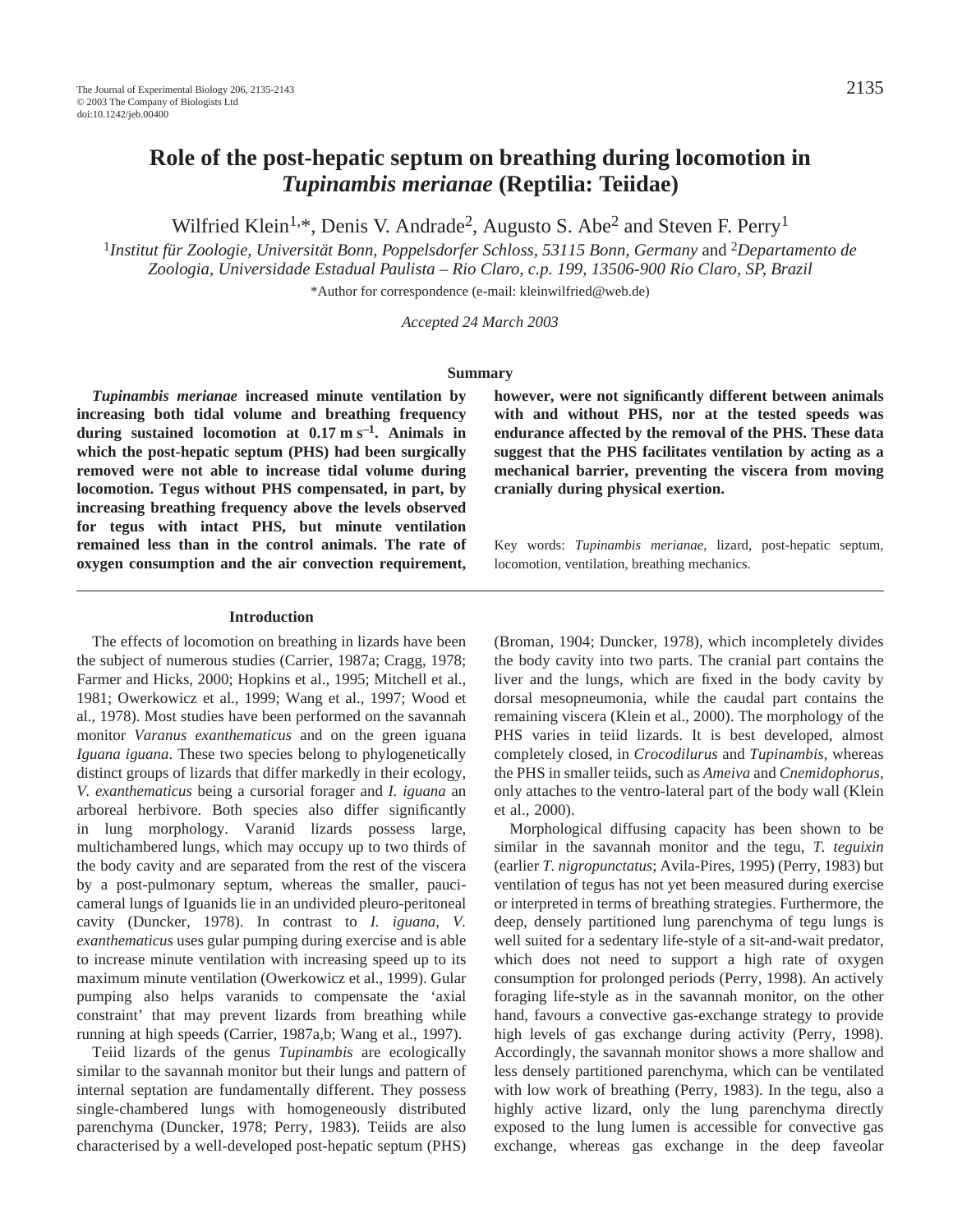# 2136 W. Klein and others

parenchyma depends mainly on diffusion and contraction of smooth muscle to remove the used air. Furthermore, tegu lungs are of low compliance (Klein et al., 2003) and require a high work of breathing to ventilate them (Perry and Duncker, 1980). Given these differences between savannah monitors and tegus, the tegu lizard appears to demonstrate a mismatch between form and function, as its low-compliance, energy-expending respiratory system has several disadvantages for a lifestyle as an actively foraging predator.

Because the tegu shows the best developed PHS of all teiid lizards, we suspect that this septum may reduce the axial constraint to lung ventilation during exercise at moderate speeds and compensate for the limitations set by the diffusiondominated lungs. This hypothesis was tested by measuring oxygen uptake and ventilatory parameters of tegus with and without post-hepatic septum on a motorised treadmill.

#### **Materials and methods**

# *Animals*

All specimens of *Tupinambis merianae* Lacépède 1788 used in this study were captive-bred at the Jacarezário, Universidade Estadual Paulista in Rio Claro, São Paulo, in south-eastern Brazil. Tegus were housed in plastic boxes (74 cm×56 cm×41 cm), containing wood chips and kept on a 12:12 h L:D cycle. They were fed every third day with minced meat, to which bicalcium phosphate, salt, minerals and cornmeal were added. Water was provided *ad libitum*. Details of maintenance and breeding of tegus in Rio Claro were described by Lopes and Abe (1999).

# *Ventilation and gas exchange*

Ventilation was studied using the mask technique of Glass et al. (1978), modified by Wang and Warburton (1995). For ventilation measurements during the night, a plastic mask enclosing the entire head and containing a pneumotachometer was employed. For the locomotion experiments the tip of the tegu's snout, including nares and closing the mouth tightly, was covered with a small plastic mask, which was connected to a pneumotachometer by a short piece of Tygon® tubing. In both cases the mask was connected by the tubing to a pressure transducer (Sable PT-100; Las Vegas, USA) and an O2 analyser (Applied Electrochemistry S-3 A/L; Pittsburgh, USA). Flow through the mask was generated by a suction pump (Ametek, Paoli, USA; flow control R1) placed downstream from the  $O_2$  analyser. To remove water vapour and CO2 from the expired air, a tube containing silica gel and Ascarite<sup>®</sup> was placed upstream to the  $O_2$  analyser. For ventilation measurements at night, flow rate was kept constant at 200 ml min<sup>-1</sup>, whereas flow rate was 300 ml min<sup>-1</sup> for ventilation measurements on the treadmill. These flow rates allowed breath-by-breath analysis, although the signal from the oxygen analyser was delayed for  $2-3s$ . The signals from the pressure transducer and oxygen analyser were recorded through a computerised data-acquisition system (DAC, Sable System). To calibrate the masks, a plaster cast of a tegu's head

was made, placed into the mask and sealed with latex rubber. The masks were calibrated with simulated breaths of known volume and gas composition. The relationship between the electrical signal generated and volume and composition of gas could be accurately described by linear regressions  $(r^2>0.9)$  in all cases).

# *Surgery*

# *Septum removed (SR)-tegus*

To remove the PHS, tegus were anaesthetised with CO2 (Wang et al., 1993). When the animal no longer reacted to pinching of the skin, it was fixed with rubber bands in a supine position on an operation table and a constant low CO2-flow was provided to the nostrils. The belly was disinfected with tincture of iodine before surgery. A  $1.5-2.5$  cm incision was made on the ventro-lateral body wall caudal to the last long rib. The fat-body, stomach and intestine were retracted, the PHS was exposed and completely ruptured in a stepwise fashion beginning at the lateral part of the body wall and moving to the dorsal midline and ventrally, approaching the abdominal vein as close as possible. The caudal part of the hepatic ligament was also ruptured. A similar rupture of the PHS was also carried out on the other side of the animal. The cuts were closed with suture, disinfected with iodine and Baytril™ was injected intraperitoneally to prevent infections after the surgery. Tegus were then allowed to recover for at least 3 months before experimentation.

# *Sham-operated (SO)-tegus*

The procedure for the sham-operated animals was the same as for the SR-tegus, except that the PHS was not ruptured.

#### *Experimental protocol*

Experiments were performed with 5 SR-tegus (body mass,  $855\pm343$  g; snout–vent length,  $278\pm28$  mm) and 5 SO-tegus (body mass,  $712\pm234$  g; snout–vent length,  $266\pm28$  mm) after they had been allowed to recover for at least 3 months following surgery. Ventilation of resting animals, determined during the inactive period at night, was determined 3 weeks before the treadmill experiments. At least 24 h before making the recordings, the masks were attached to the tegus, sealed around the neck with latex rubber and secured with adhesive tape. The tegus were then placed into a climatic chamber at 35°C and ventilatory parameters were recorded during the following night between  $00:00h$  and  $04:00h$ . Before experimentation, food was withheld for at least 4 days.

The masks for the treadmill experiment were fixed on the tegu's snout the day before the experiment and tegus were kept overnight in a climatic chamber at 35°C. The next day, the animal was placed on the treadmill and the mask was connected to the experimental set-up. Room temperature was 28–30°C and a lamp over the treadmill maintained a temperature of 35°C on the belt. The belt of this custom-made motorised treadmill was  $65 \text{ cm} \times 78 \text{ cm}$  (width×length); a cardboard box frame was used to prevent the animal from escaping.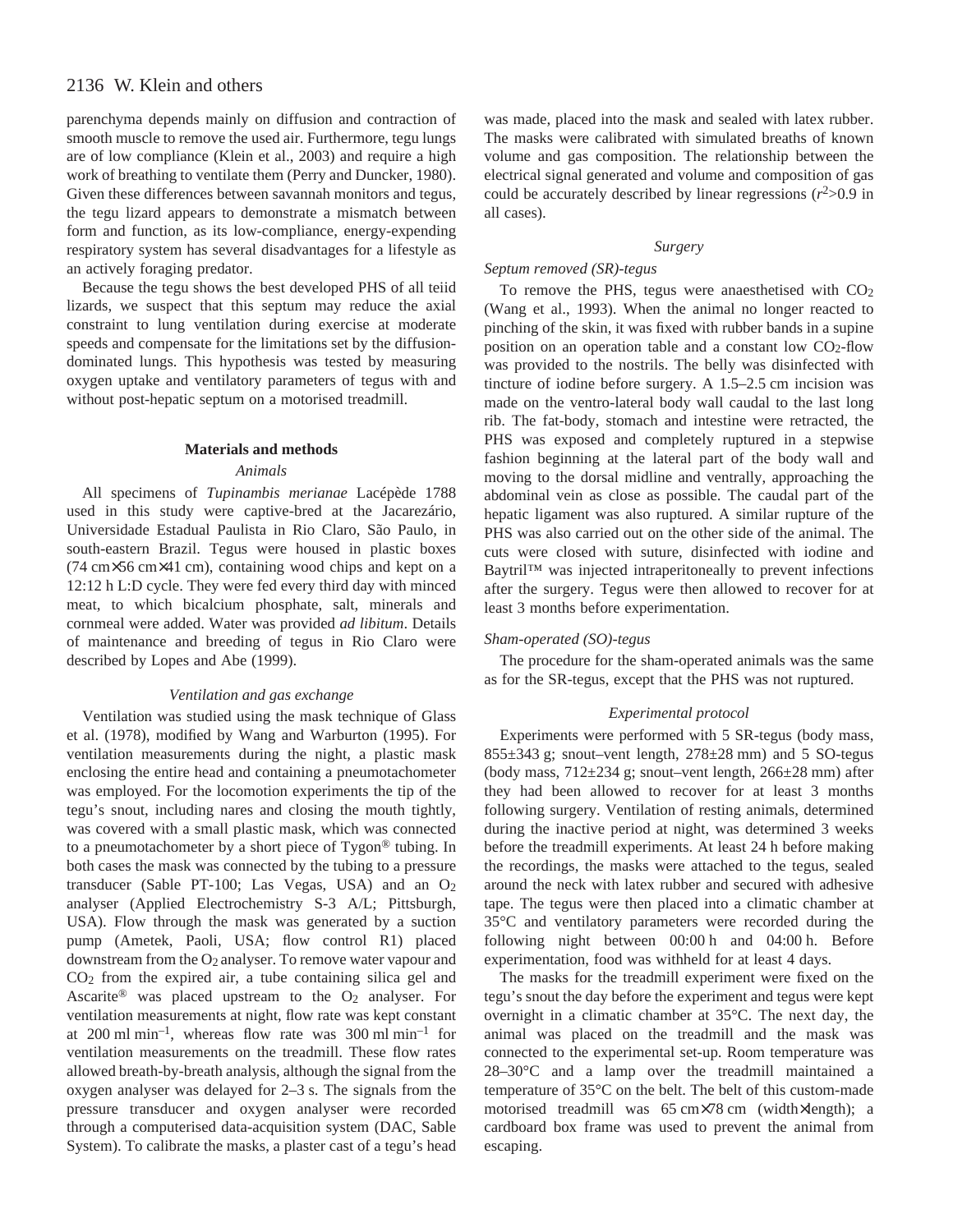# *Treadmill protocol*

After an acclimatisation period of approximately 5 min, tegus were made to walk at a belt speed of  $0.17 \text{ m s}^{-1}$  for 5 min. They were then left undisturbed for 5 min, made to locomote at  $0.28 \text{ m s}^{-1}$  until exhaustion and then left undisturbed for 30 min. Tegus were motivated to run by pinching or tapping the tail. Running experiments were stopped when tegus could no longer be motivated with 10 consecutive stimuli (at  $1 s<sup>-1</sup>$ ). These speeds were chosen for experiments on sustained locomotion, because tegus only show sprints of high speeds and short duration when chased or attacked (W.K., personal observation). Freely ranging tegus maintained in the outdoor pens moved at moderate speeds and foraged for prolonged periods (W.K., personal observation). Furthermore the effect of the PHS is expected to be greater at elevated aerobic states rather than during anaerobic sprints.

#### *Endurance*

Test of locomotor endurance of SO- and SR-tegus were measured 2 weeks before ventilatory measurements. Tegus that were not wearing masks were made to walk on the treadmill at either  $0.17 \text{ m s}^{-1}$  or  $0.28 \text{ m s}^{-1}$  until exhaustion. Measurements were repeated the next day at the same speed. The animals were tested at the other speed on two consecutive days. The greatest value of each speed obtained for a given animal were used to determine its endurance.

#### *Data handling and statistics*

For the animals resting at night, a period of 5 min or at least 30 consecutive breaths was analysed. This period was chosen to reflect a regular steady-state breathing pattern under this condition. From the treadmill experiment the following parts of the breathing trace were analysed:  $(1)$  1 min before starting exercise (pre-exercise), (2) the last minute of the exercise periods  $(0.17 \text{ m s}^{-1}$  and  $0.28 \text{ m s}^{-1}$ , respectively), (3) the first and the last min of the recovery period following exercise at  $0.17~\mathrm{m~s^{-1}}$ , and (4) for 1 min immediately after exercising at  $0.28 \text{ m s}^{-1}$ , and 5, 10, 20 and 30 min later.

In all cases, we determined breathing frequency (ƒR), tidal volume ( $V_T$ ), duration of total respiratory movements ( $T_{TOT}$ ), oxygen uptake per breath  $(VBO<sub>2</sub>)$ , and oxygen extraction coefficient  $(E_{\text{O}_2})$ . From these measurements the rate of oxygen consumption  $(V_{O_2})$ , total ventilation rate  $(V_E)$  and air convection requirement for O<sub>2</sub> ( $\dot{V}E/\dot{V}_{\text{O}_2}$ ) were calculated. Data were transformed to STPD conditions following Dejours (1981).

To detect differences between previously defined parts of the breathing trace, a one-way repeated-measures analysis of variance (ANOVA) was used, followed by a paired multiple comparison procedure (Student–Newman–Keuls) to identify the group or groups that differed from each other. SO- and SR-tegus were compared using a paired *t*-test. A difference was considered significant at a level of *P*≤0.05. If the test for normality failed, data were log<sub>10</sub> transformed and reanalysed.

#### **Results**

A sample recording of ventilation and oxygen consumption . is given in Fig. 1 and the results for  $T_{\text{TOT}}$ ,  $f_{\text{R}}$ ,  $V_{\text{T}}$ ,  $V_{\text{E}}$ ,  $V_{\text{BO}_2}$ , S given in Fig. 1 and the results for  $T_{101}$ ,  $f_{\rm K}$ ,  $V_{\rm O_2}$ ,  $V_{\rm E}/V_{\rm O_2}$  and  $E_{\rm O_2}$  are shown in Figs 2 and 3.

### *Ventilation at night and day*

In SO-tegus all ventilatory parameters investigated, except *V*T, showed significant differences (*P*≤0.05) between the recordings during the night and during the day. This was also the case for most of the parameters investigated in SR-tegus, . but in this group  $T_{\text{TOT}}$  and  $\dot{V}_{\text{O}_2}$  also showed no significant differences between day and night. In general the length of a respiratory cycle was longer during the night. In addition  $f$ R,  $\dot{V}$ E,  $\dot{V}_{O_2}$  and  $\dot{V}$ E/ $\dot{V}_{O_2}$  were smaller during the night whereas  $V_{\text{BO}_2}$  and  $E_{\text{O}_2}$  were greater during the night than during the day.

#### *Ventilation during the activity*

*T*<sub>TOT</sub> before exercise was 1.73 s for SO-tegus and 1.92 s for SR-tegus but decreased in both groups during exercise to the shortest  $T_{\text{TOT}}$  values recorded (Fig. 2A).

*V*T in SO-tegus during pre-exercise was only significantly different from the values during walking at  $0.17 \text{ m s}^{-1}$  and in the first minute of recovery from either speed (Fig. 2C). *V*T in SR-tegus showed no significant differences between rest and exercise at both speeds. Exercising at 0.17 m s<sup>-1</sup> increased *V*E significantly (*P*≤0.05) compared with pre-exercise values, both in SO- and in SR-tegus (Fig. 2D). This change was due to a significant increase in *V*T in SO-tegus and *f*R in SRindividuals. At this speed SO- and SR-tegus also differed in . *f*R and *V*T (*P*=0.048 and 0.0102, respectively), but not in *VE* ( $P=0.0621$ ). In the first minute after exercise at  $0.17 \text{ m s}^{-1}$  *V*E decreased significantly (*P*≤0.05). *f*R also decreased to preexercise values in both groups, but *V*T remained at the level reached during exercise (18.76 and 19.89 ml  $kg^{-1}$ , respectively) in SO-tegus. In SR-tegus *V*T increased from 11.6 to  $16.1 \text{ ml kg}^{-1}$ . 5 min after exercising at  $0.17 \text{ m s}^{-1}$ , *fR*, *VT* and *V*<sub>E</sub> returned to pre-exercise values in both groups. At  $0.28 \text{ m s}^{-1}$ , *f*R, *V*T and *V*<sup>E</sup> increased significantly (*P*≤0.05) compared to the preceding resting phase, with the exception of SR-tegus, in which *V*T was only slightly increased above . the resting values. The high *V* E in SO-tegus was a result of an increase in *V*T together with a small decrease in *f*R. *V*T 1·min after  $0.28 \text{ m s}^{-1}$  was significantly (*P*=0.0117) lower in SRtegus than in SO-tegus.

As a result of exercise,  $E_{\text{O}_2}$  decreased when compared to daytime resting values (Fig. 3A). SO- and SR-tegus showed the lowest  $E<sub>O</sub>$ , during fast walking at 0.28 m s<sup>-1</sup> and during the first minute of this recovery period and returned towards resting values 30 min after exercise. SO- and SR-tegus decreased *V*B<sub>O<sub>2</sub></sub> during exercise compared with the preceding phase. The highest values for oxygen uptake per breath were reached in the first min after walking at  $0.17 \text{ m s}^{-1}$  in both groups.  $\dot{V}_{O_2}$ , on the other hand, was high both during exercising at  $0.17 \text{ m s}^{-1}$  and the following first minute of recovery (Fig.·3C). Only SO-tegus showed a tendency to increase *V*BO∑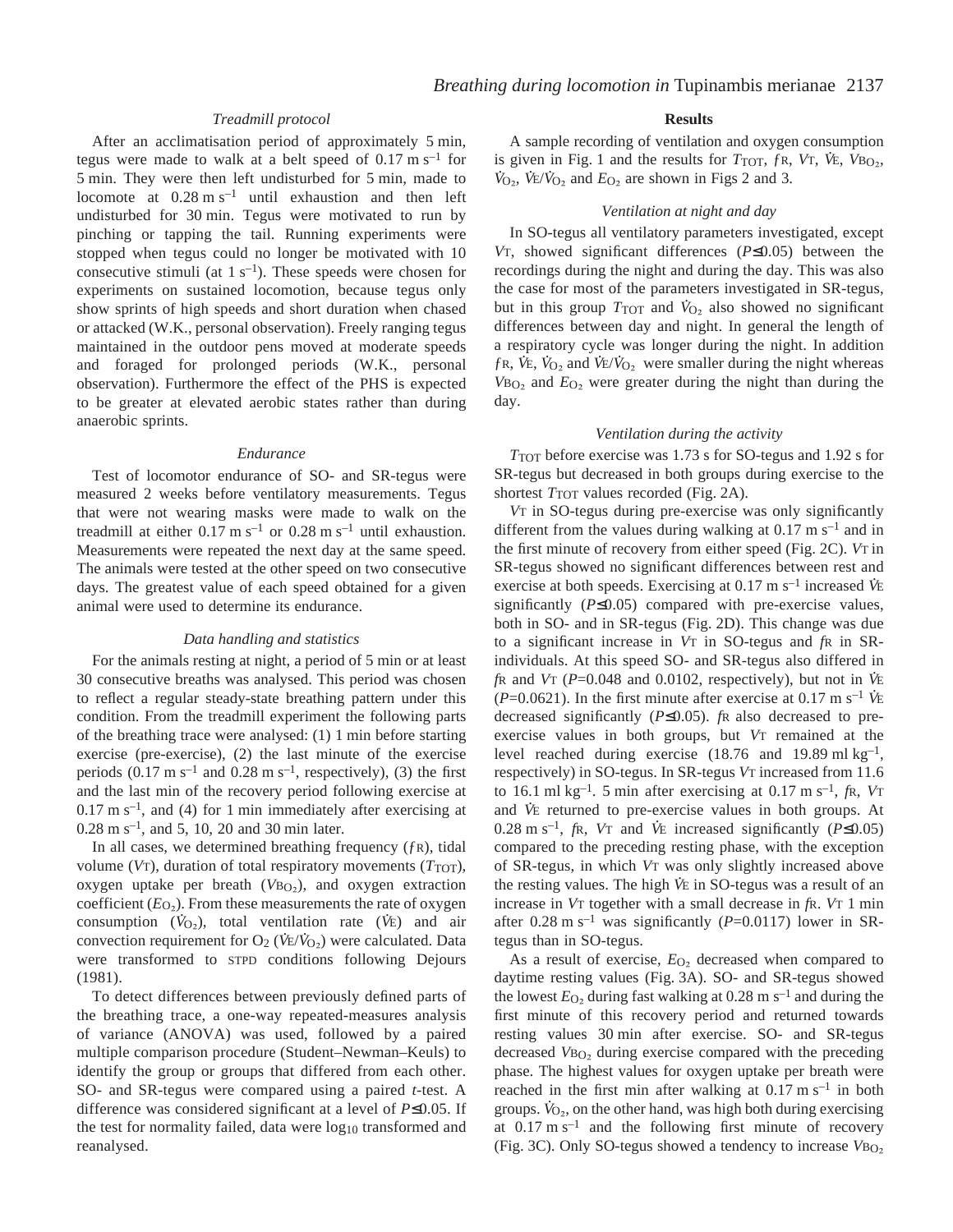# 2138 W. Klein and others



Fig. 1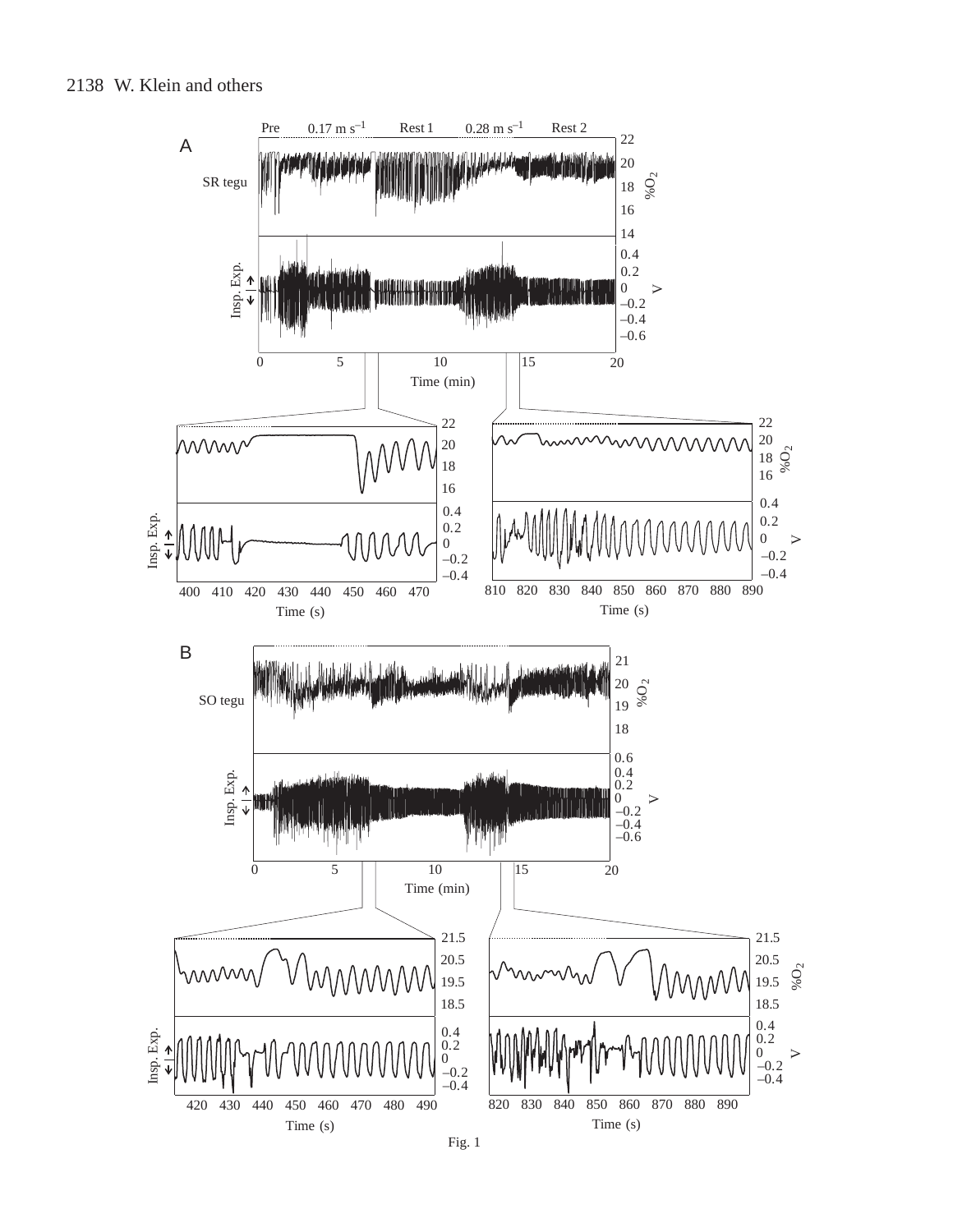Fig. 1. Sample recording of ventilation in tegus. (A) Septum removed (SR), (B) sham-operated (SO). The sequence contains pre-exercise (Pre), exercise at  $0.17 \text{ m s}^{-1}$  $(0.17 \text{ m s}^{-1})$ , 5 min of rest (Rest 1), exercise at 0.28 m s<sup>-1</sup>  $(0.28 \text{ m s}^{-1})$  and the final recovery period (Rest 2). The transitions end of exercise to recovery period are expanded below each main trace. Upper traces, signal from oxygen analyser; lower traces, signal from pressure transducer. Above the ventilation trace a broken line indicates an exercise period and the solid line a resting period. Insp., inspiration; Exp., expiration.

and  $\dot{V}_{\text{O}_2}$  in the first minute after 0.28 m s<sup>-1</sup>, which was not significantly different from the pre-exercise value.

V<sub>E</sub>/V<sub>O<sub>2</sub></sub> did not differ significantly between SO- and SR-tegus under any of the conditions investigated; however,  $\vec{V}$ E/ $\vec{V}_{O_2}$  in SO-tegus was significantly different from the pre-exercise value during the first minute after exercising at  $0.28 \text{ m s}^{-1}$ . In addition, SO-tegus showed a significantly greater  $V_{E}/V_{O_2}$  at 0.28 m s<sup>-1</sup> compared to the preceding recovery period.

### *Endurance*

There was a large individual variation in the endurance of SO-tegus, ranging from 4.2 to 142.5 min at  $0.17 \text{ m s}^{-1}$  and from 2.3 to 70.3 min at 0.28 m s<sup>-1</sup>. SR-tegus also showed a great variation at  $0.17 \text{ m s}^{-1}$  $(3.5-109.7\text{ min})$  and  $0.28 \text{ m s}^{-1}$   $(1.5-17.9\text{ min})$ . Because of this great spread in values, no significant differences between group means for SO- and SR-tegus were found at either speed, but in both groups endurance at  $0.28 \text{ m s}^{-1}$  was significantly less than at  $0.17 \text{ m s}^{-1}$  (two-way repeated-measures ANOVA, *P*≤0.05). On average, however, SO-tegus could keep up with the lower belt speed for 47.6 min and the greater speed for 18.3 min, which was greater than in SR-tegus. Thus, endurance was  $36.5 \text{ min}$  at  $0.17 \text{ m s}^{-1}$  and 5.2 min at  $0.28 \text{ m s}^{-1}$  (Fig. 4).

Because of the large variation, the median value appeared the more attractive indicator of central tendency for this parameter. The median was greater in

Fig. 2. Ventilation of septum removed (SR)- (triangles) and sham-operated (SO)-tegus (circles) resting during the night (open symbols) and at rest and activity during the day (filled symbols). The start of exercise at  $0.17 \text{ m s}^{-1}$  and the beginning of the recovery period after exercise at  $0.28 \text{ m s}^{-1}$ are defined as zero. Exercise at  $0.17 \text{ m s}^{-1}$  (grey bar) was terminated after 5 min, whereas exercise at  $0.28 \text{ m s}^{-1}$  (black bar) lasted till exhaustion of the animal. *T*<sub>TOT</sub>, duration of total respiratory movements; *f*R, breathing frequency; *V*T, . tidal volume; *V* E, total ventilation rate. Values are means ± S.E.M., *N*=5. \*Significantly different (*P*≤0.05) from all other values of a group; †significantly different (*P*≤0.05) between SO- and SR-tegus; <sup>x</sup>significantly different (*P*≤0.05) from pre-exercise; #significantly different (*P*≤0.05) from 0.17 m s<sup>-1</sup>; <sup>‡</sup>significantly different ( $P \le 0.05$ ) from 0.28 m s<sup>-1</sup>.

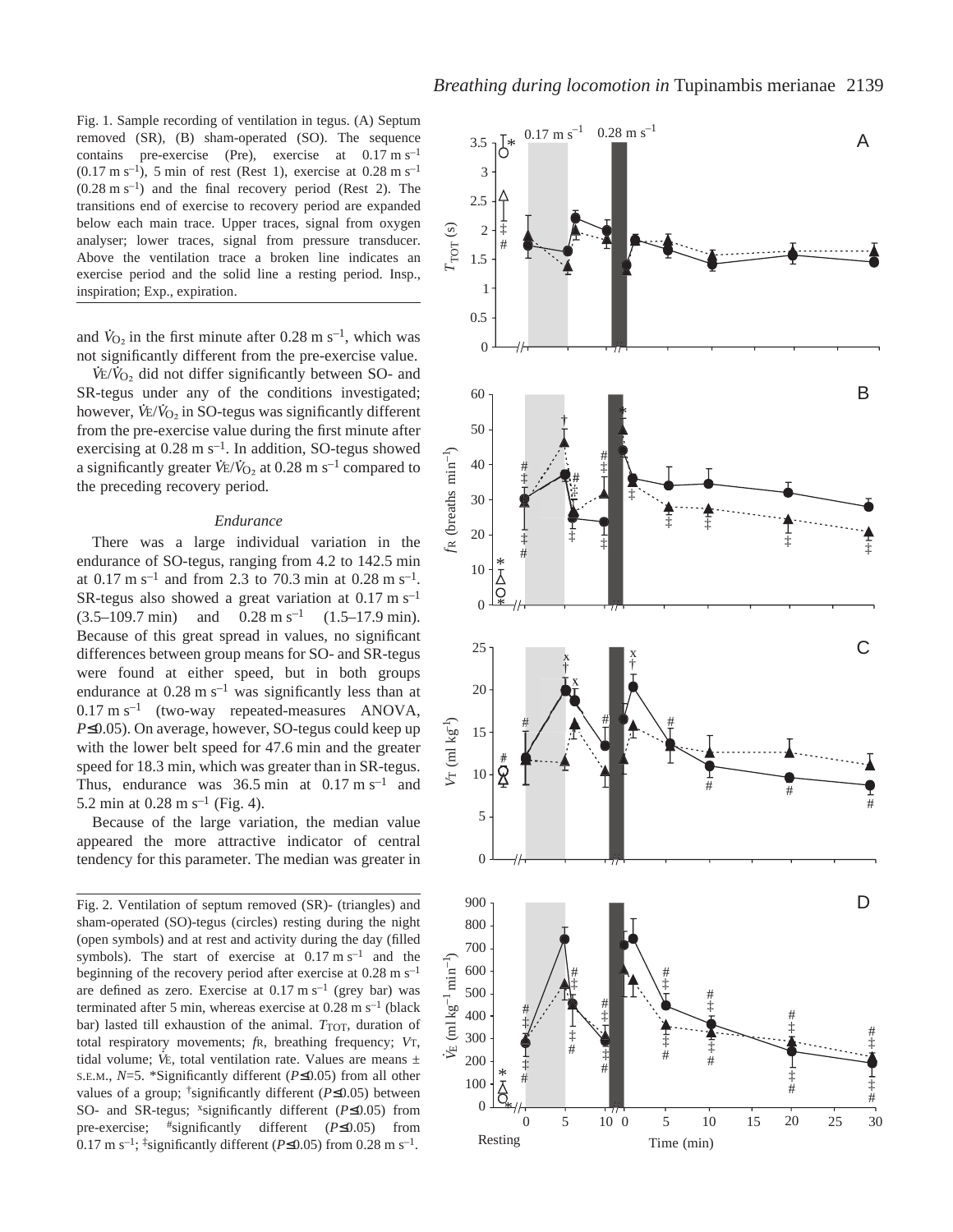

SR-tegus exercising at  $0.17 \text{ m s}^{-1}$  compared with SOanimals  $(29.7 \text{ and } 19.2 \text{ min}, \text{ respectively})$  but at  $0.28 \text{ m s}^{-1}$  endurance was greater in SO- than in SRtegus  $(6.3 \text{ and } 2.6 \text{ min}, \text{respectively}; \text{Fig. 4}).$ 

#### **Discussion**

In this study, tegus were forced to exercise on a motorised treadmill, which is not a natural situation for lizards. When we attempted to train tegus daily at  $0.17~\mathrm{m~s^{-1}}$  before experimentation, most of them would display defensive behaviours after a few days and they could not be motivated to run. Therefore, the tegus used in this study were not subject to training before experimentation. Additionally, tegus are highly active during the day and move frequently, especially at high temperatures. Therefore, not all tegus were resting quietly on the treadmill during the pre-exercise phase, even when left undisturbed for 30–60 min or when the treadmill was covered by a cloth, which was tested by way of trial before experimentation. Running was initiated when tegus started moving spontaneously, normally after 5 min of rest. The data thus obtained during the pre-exercise period may be elevated above the true resting condition of tegus during the day.

*Tupinambis teguixin* (earlier *T. nigropunctatus*; Avila-Pires, 1995) attain a maximum speed of 5.1 m s<sup>-1</sup> during quadrupedal and  $4.3 \text{ m s}^{-1}$  during bipedal running (Urban, 1965). In general, however, lizards are only capable of maintaining such high velocities for short periods of time. Metabolism during these sprint events is largely anaerobic (Bennett, 1972, 1973; Bennett and Dawson, 1972; Bennett and Licht, 1972; Farmer and Hicks, 2000). *Iguana iguana*, for instance, Farmer and Hicks, 2000). *Iguana iguana*, for instance,<br>reaches  $V_{\text{O}_{2\text{max}}}$  between 0.06 and 0.14 m s<sup>-1</sup> (Mitchell et al., 1981) and  $\dot{V}_{O_2}$  declines between 0.28 and  $0.56 \text{ m s}^{-1}$  (Wang et al., 1997), which is only a small fraction (6.3%) of their maximum running speed. The greater speed for *T. merianae* in the present study  $(0.28 \text{ m s}^{-1})$  represents approximately 5% of their

Fig. 3. Ventilation of septum removed (SR)- (triangles) and sham-operated (SO)-tegus (circles) resting during the night (open symbols) and at rest and activity during the day (filled symbols). The start of exercise at  $0.17 \text{ m s}^{-1}$  and the beginning of the recovery period after exercise at  $0.28 \text{ m s}^{-1}$ are defined as zero. Exercise at  $0.17 \text{ m s}^{-1}$  (grey bar) was terminated after 5 min, whereas exercise at  $0.28 \text{ m s}^{-1}$  (black bar) lasted until exhaustion of the animal. *E*<sub>O2</sub>, oxygen extraction; *V*B<sub>O2</sub>, oxygen uptake per breath; *V*<sub>O2</sub>, oxygen consumption;  $\dot{V}E/\dot{V}_{O_2}$ , air convection requirement. Values are means ± S.E.M., *N*=5. \*Significantly different (*P*≤0.05) from all other values of a group; xsignificantly different (*P*≤0.05) from the pre-exercise; #significantly different (*P*≤0.05) from 0.17 m s<sup>-1</sup>; <sup>‡</sup>significantly different ( $P \le 0.05$ ) from 0.28 m s<sup>-1</sup>. BTPS, body temperature, barometric pressure saturated; STPD, standard temperature and pressure, dry.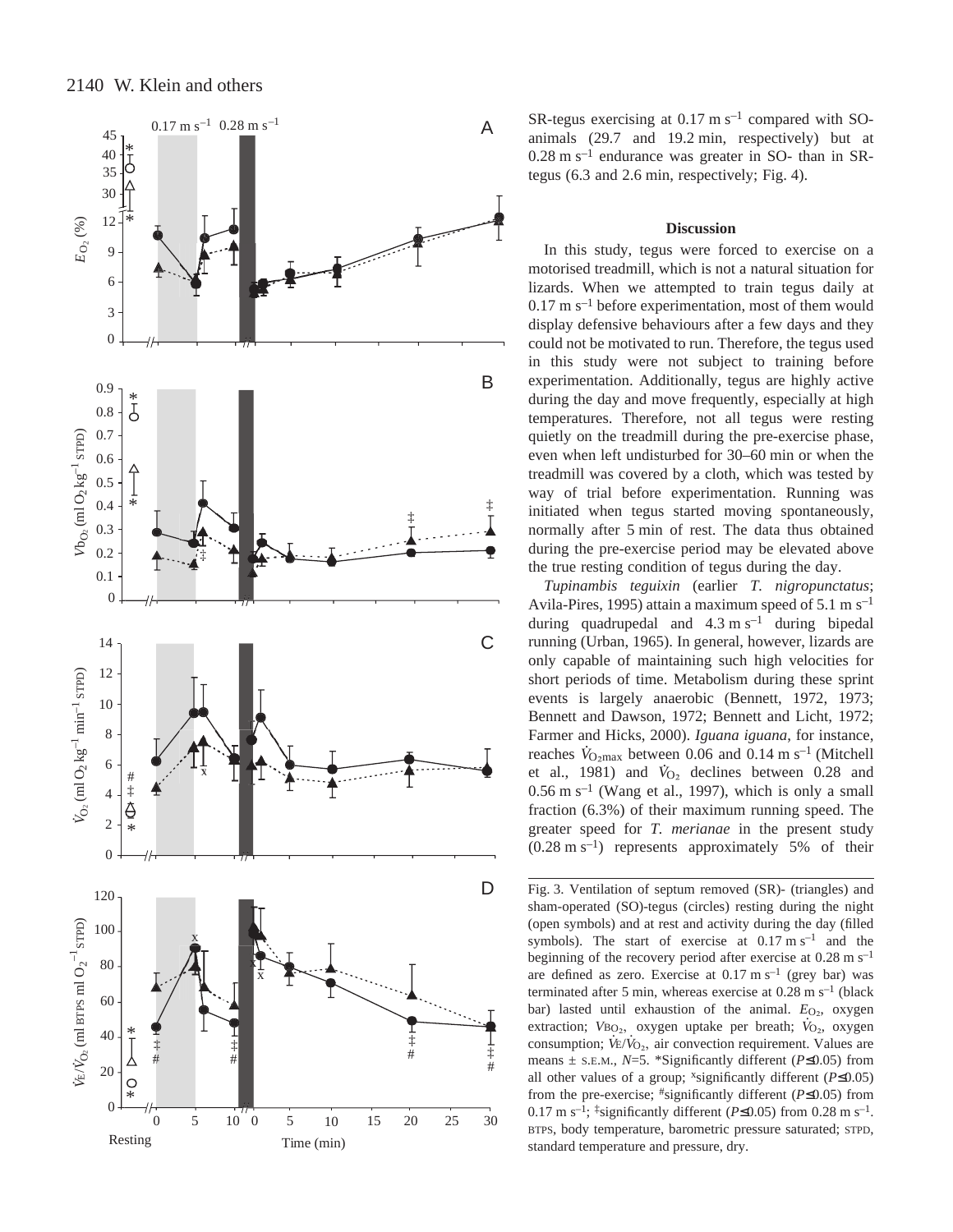

Fig. 4. Endurance of *Tupinambis merianae* with intact post-hepatic septum (PHS) (grey boxes) and with surgically removed PHS (white boxes) at 0.17 and 0.28 m  $s^{-1}$ . The lower boundary of a box indicates the 25th percentile, the solid line within the box marks the median, and the upper boundary of the box indicates the 75<sup>th</sup> percentile. Error bars above and below the box indicate the 90<sup>th</sup> and 10<sup>th</sup> percentiles. Means are presented as stippled lines and outliers as solid points. \*Significant difference ( $P \le 0.05$ ) between 0.17 and 0.28 m s<sup>-1</sup> in a group of tegus.

maximum running velocity. To match the lower speed  $(0.17 \text{ m s}^{-1})$ , tegus did not even need to walk continuously, but sometimes rested until they reached the end of the belt and then started to walk or run until they reached the other end of the box, when they again rested. To match the faster speed (i.e.  $(0.28 \text{ m s}^{-1})$ , however, they had to walk continuously. This upper speed lies at the threshold at which  $\dot{V}_{O_2}$  reaches maximum and starts to decline with increasing velocity. The increased metabolic demands are subsequently covered by increasing anaerobic metabolism (Bennett, 1972, 1973; Bennett and Dawson, 1972; Bennett and Licht, 1972; Farmer and Hicks, 2000). The measured endurance indicates the importance of this speed range in tegus, as they are capable of sustaining  $0.17 \text{ m s}^{-1}$  for approximately 20 min, even without PHS. Endurance time at  $0.28 \text{ m s}^{-1}$  is greatly reduced in both groups and the high mean in SO-tegus is mainly based on one specimen, which showed a threefold greater endurance than the others. Therefore, the speed of  $0.17 \text{ m s}^{-1}$  reflects the performance of tegus with respect to mainly aerobic activity, where a sustained efficiency of lung ventilation is necessary. At  $0.28 \text{ m s}^{-1}$ , on the other hand,  $\dot{V}_{\text{O}_2}$  still contributes greatly to the overall energy requirements, but anaerobic metabolism plays a more significant role.

#### *Role of the post-hepatic septum*

Tegus with intact PHS increased *V*T during light exercise, whereas SR-tegus were not able to increase *V*T while walking on the treadmill. In contrast, SR-tegus showed the highest *V*T directly after exercise. This implies that the PHS helps maintain a minimum space for lungs and that this volume can be increased by costal movements during low-speed treadmill locomotion. In tegus without PHS the viscera are displaced cranially (Klein et al., in press) especially during exercise, when the lateral undulation of the trunk induced by abdominal muscles causes greater pressures in the body cavity (Farmer and Hicks, 2000). According to Carrier (1987b), a mechanical constraint on the hypaxial muscles prevents lizards from breathing and running simultaneously. This limitation in ventilation, however, becomes more severe at greater speeds . than the ones tested in this study and therefore *V* E may decrease in tegus running at greater velocities as a result of the speed dependent axial constraint. At  $0.28 \text{ m s}^{-1}$ , SO-tegus already showed a lower *V*T than at  $0.17 \text{ m s}^{-1}$ , indicating that the axial constraint may play a significant role at higher velocities in . running tegus. Due to the increase in *f*R, however, *V* E also increased. During exercise, SR-tegus partially compensated for their generally low *V*T by increasing *f*R to a greater extent than . in the SO-tegus, but still could not attain the *V* E of the latter group.

SR-tegus and SO-tegus showed nearly identical values for  $V_{E}/V_{O_2}$ . This was due to lower values for both *V*E and  $V_{O_2}$  in SR-tegus compared with SO-animals. Despite a lack of significant differences in  $\vec{V}$ E/ $\vec{V}_{O_2}$  between SR- and SO-tegus, the data suggest that without PHS, tegus are limited in their ability to respond to elevated metabolic demands. The SRanimals also needed longer to recover from exercise. The latter was indicated by the rise in  $V_{BO_2}$  after exercising at 0.28 m s<sup>-1</sup>. Even 30 min after exercise, this value was greater than in the pre-exercise condition.

During resting conditions at night, *V*B<sub>O2</sub> tended to be lower (*P*=0.0959) in SR-tegus than in SO-tegus. The lack of the PHS possibly affected oxygen uptake negatively in tegus, but their endurance seemed to be unaffected. It is conceivable that chronic aerobic insufficiency increases the ability to sustain anaerobic activity in this group. This could be coupled with compensation through an increase in breathing frequency, an increase in pulmonary perfusion, or both. Furthermore, a reduction in lung volumes, which accompanies the removal of the PHS (Klein et al., 2003) could reduce the dead space of the lungs, while the volume and surface area of the gas exchange tissue remain unchanged.

#### *Breathing pattern during rest and activity*

The ventilatory pattern of *Tupinambis*, resting at night, consisted of regular breaths of long duration and constant frequency. The values for *f*R and *V*T obtained in this study  $(f_{\text{R}}=3.6 \text{ breaths min}^{-1}; V_{\text{T}}=10.5 \text{ ml kg}^{-1})$  differ somewhat from those of Hlastala et al. (1985) for *T. teguixin* (earlier *T. nigropunctatus*; Avila-Pires, 1995;  $f \approx R = 8.21$  breaths min<sup>-1</sup>; *V*T=9.6 ml kg<sup>-1</sup>) and Abe (1987) for *T. merianae* (earlier *T. teguixin*; Avila-Pires, 1995;  $fR=4.9$  breaths min<sup>-1</sup>; *V*T=6.3 ml  $kg^{-1}$ ), as *f*R in the former study is greater whereas in the latter *V*T is less than in the present study. The differences may be due to differences in handling of the animals, to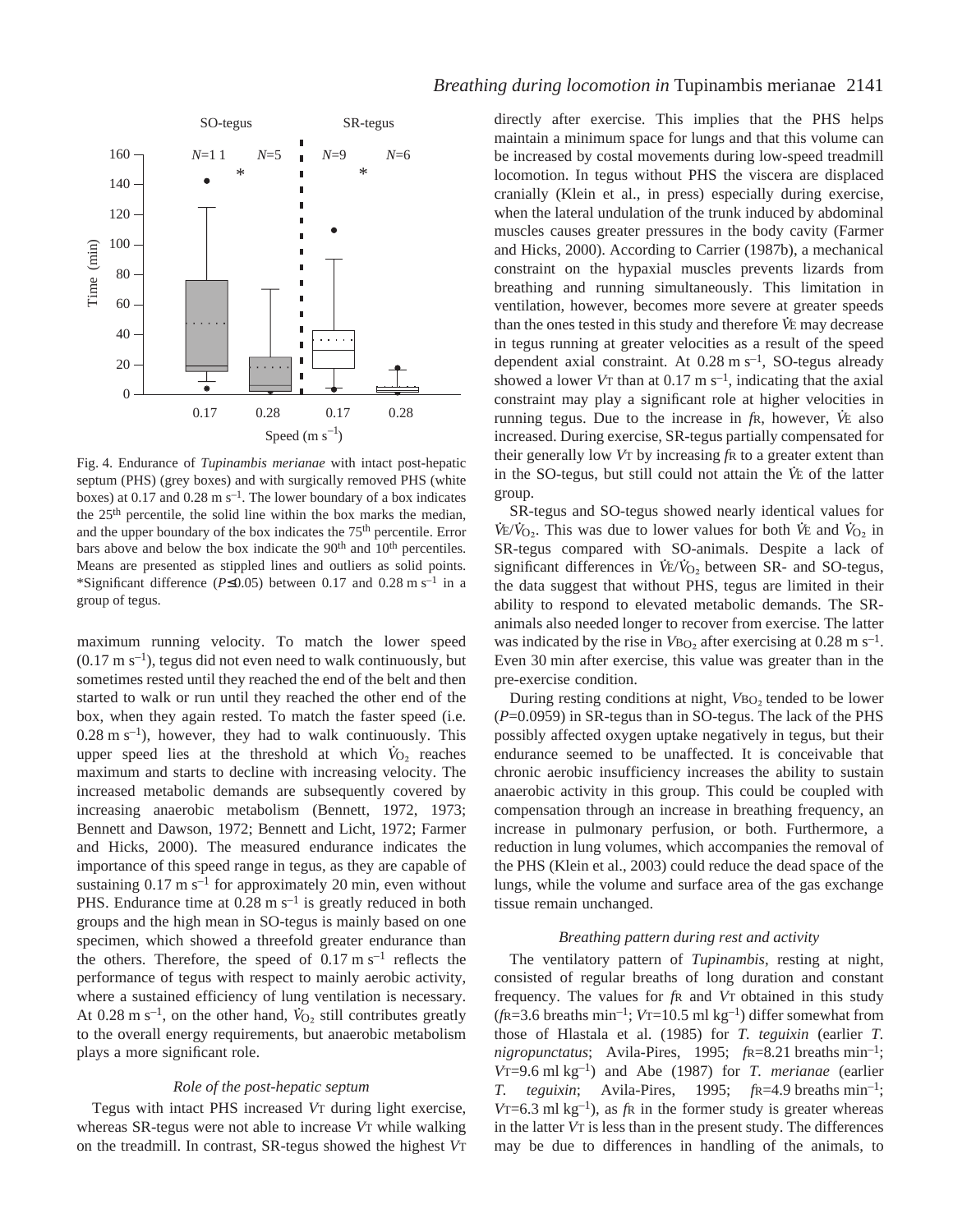different mask techniques or could represent species differences.

During exercise, breathing pattern was altered in SO- and SR-tegus and was characterised by breaths of high flow velocities and shorter duration. These findings are consistent with those of Carrier (1987a) and Wang et al. (1997). SO-tegus nearly doubled V<sub>T</sub> at 0.17 m s<sup>-1</sup>, and even while exercising at  $0.28 \text{ m s}^{-1}$  they were able to increase *V*T. These results contrast with those for *V*. *exanthematicus* and *I*. *iguana* (Wang et al., 1997), where *V*T showed no difference during exercise compared to pre-exercise values, but increased significantly during the recovery from speeds of  $0.28 \text{ m s}^{-1}$  and greater.

Gular pumping as additional breathing mechanism during locomotion was not observed in tegus as has been described for *Varanus* (Owerkowicz et al., 1999). Instead, the present results are consistent with the hypothesis that the PHS serves as a breathing aid during locomotion, and even after rupture of this structure the animals are not capable of evoking other mechanisms for supporting aerobic activity.

Tegus with intact PHS showed the greatest *V* . <sup>O</sup>∑ during exercise at  $0.17~\mathrm{m~s^{-1}}$  and in the first minute of recovery from both speeds tested. The air convection requirement for oxygen, however, revealed a marked hyperventilation during both running events as well as at the beginning of the recovery period after exercising at  $0.28 \text{ m s}^{-1}$ . Following walking at  $0.17~\mathrm{m~s^{-1}}$ , however, air convection requirements immediately returned to pre-exercise values. There is reason to believe that  $\approx 0.17$  m s<sup>-1</sup> is a reasonably approximation of the speed used by tegus when they are foraging (W. K., personal observation). At  $0.28 \text{ m s}^{-1}$  or faster, even the large observed increase in *V*E may not be sufficient to match the high aerobic demands, and thus the  $E_{\text{O}_2}$  falls. The increase in  $V_{\text{O}_2}$  and *V*E directly after exercise, the slow return of  $\dot{V} \dot{\epsilon}/\dot{V}_{O_2}$  to pre-exercise values and the greatly reduced endurance are also consistent with this hypothesis. However, as flow rate was relatively low, the possibility of rebreathing exists, and would also be indicated by a low oxygen consumption and marked hypoventilation. More studies on the locomotor performance together with measurements of lactate production and lactate removal of tegus with and without PHS are needed to test the hypothesis that intact tegus recover faster from strenuous exercise.

# *Work of breathing*

A change in minute ventilation can be produced in three different ways: (1) a change only in *f*R, (2) a change only in *V*T or (3) a combination of changes in *f*R and *V*T. Elastic work . of breathing (*W* ) is defined as:

$$
\dot{W} = (f\hbar / 2CL) \times V\tau^2 , \qquad (1)
$$

(modified after Crosfill and Widdicombe, 1961), where *C*L represents compliance of the lung. Therefore, the most economical breathing pattern consists of breaths at high . frequencies and low tidal volume, where changes in VE are most economically produced solely by varying *f*R (Milsom and Vitalis, 1984). The breathing pattern of resting tegus corresponds well with this hypothesis as *V*T is kept within a

narrow range  $(8-14 \text{ ml kg}^{-1})$  and a substantial increase in *VT* is only shown during or immediately after exercise. On the other hand, *f*R varied from 3.5 breaths  $min^{-1}$  during rest at night to  $25-30$  breaths min<sup>-1</sup> resting during the day, and during exercise  $f$ R increased even further (40–50 breaths  $min^{-1}$ ). This very high *f*R value possibly represents the maximum breathing frequency in *Tupinambis,* as there is no pause between the breathing events and  $T_{\text{TOT}}$  is low. To match the greater metabolic demands during exercise, *V* E can only be increased by increasing *V*T. Since the work of breathing increases with the square of *V*T, the resulting breathing pattern is not energy efficient.

In conclusion, the PHS plays an important role in the breathing system in *Tupinambis*. It acts as a mechanical barrier to separate the lungs from the viscera, thereby increasing the efficiency of costal breathing. Especially during activity the PHS is essential for increasing *V* E by a combined increase in *f*R and *V*T, whereas tegus without a PHS rely solely on an increase in *f*R to cope with the increasing metabolic demands during activity. Whether the PHS directly affects physiological parameters such as ventilation-perfusion ratio further remains to be elucidated.

#### **List of symbols used**

| CL.                | lung compliance                         |
|--------------------|-----------------------------------------|
| $f_{R}$            | breathing frequency                     |
| $V\text{T}$        | tidal volume                            |
| $T_{\text{TOT}}$   | duration of total respiratory movements |
| $V_{\text{BO}_2}$  | oxygen uptake per breath                |
| $E_{\text{O}_2}$   | oxygen extraction coefficient           |
| $\dot{V}_{\rm O2}$ | rate of oxygen consumption              |
| ЙE                 | total ventilation rate                  |
| W.                 | elastic work of breathing               |

Financial support was provided by a PROBRAL (CAPES/DAAD) grant to A.S.A. and S.F.P. as well as a Graduiertenstipendium des Landes Nordrhein-Westfalen to W.K. We thank two anonymous reviewers and Jonathan Codd for helpful comments on the manuscript.

#### **References**

- **Abe, A. S.** (1987). Ventilação, trocas gasosas, tensão de gases e pH do sangue no teiú, *Tupinambis teguixin*: efeitos da temperatura (Reptilia Teiidae). UNESP – Rio Claro. Tese apresentada ao Concurso do Livre Docente, pp. 123.
- **Avila-Pires, T. C. S.** (1995). Lizards of Brazilian Amazonia (Reptilia; Squamata). *Zool. Verh. Leiden* **299**, 1-706.
- **Bennett, A. F.** (1972). The effect of activity on oxygen consumption, oxygen debt, and heart rate in the lizards *Varanus gouldii* and *Sauromalus hispidus*. *J. Comp. Physiol.* **79**, 259-280.
- **Bennett, A. F.** (1973). Ventilation of two species of lizards during rest and activity. *Comp. Biochem. Physiol.* **46A**, 653-671.
- Bennett, A. F. and Dawson, W. R. (1972a). Aerobic and anaerobic metabolism during activity in the lizard *Dipsosaurus dorsalis*. *J. Comp. Physiol*. **81,** 289-299.
- **Bennett, A. F. and Licht, P.** (1972b). Anaerobic metabolism during activity in lizards. *J. Comp. Physiol*. **81**, 277-288.
- **Broman, I.** (1904). Die Entwicklungsgeschichte der Bursa omentalis und ähnlicher Rezessbildungen bei den Wirbeltieren. *Entwicklungsgeschichtliche Monographien.* pp. 611.